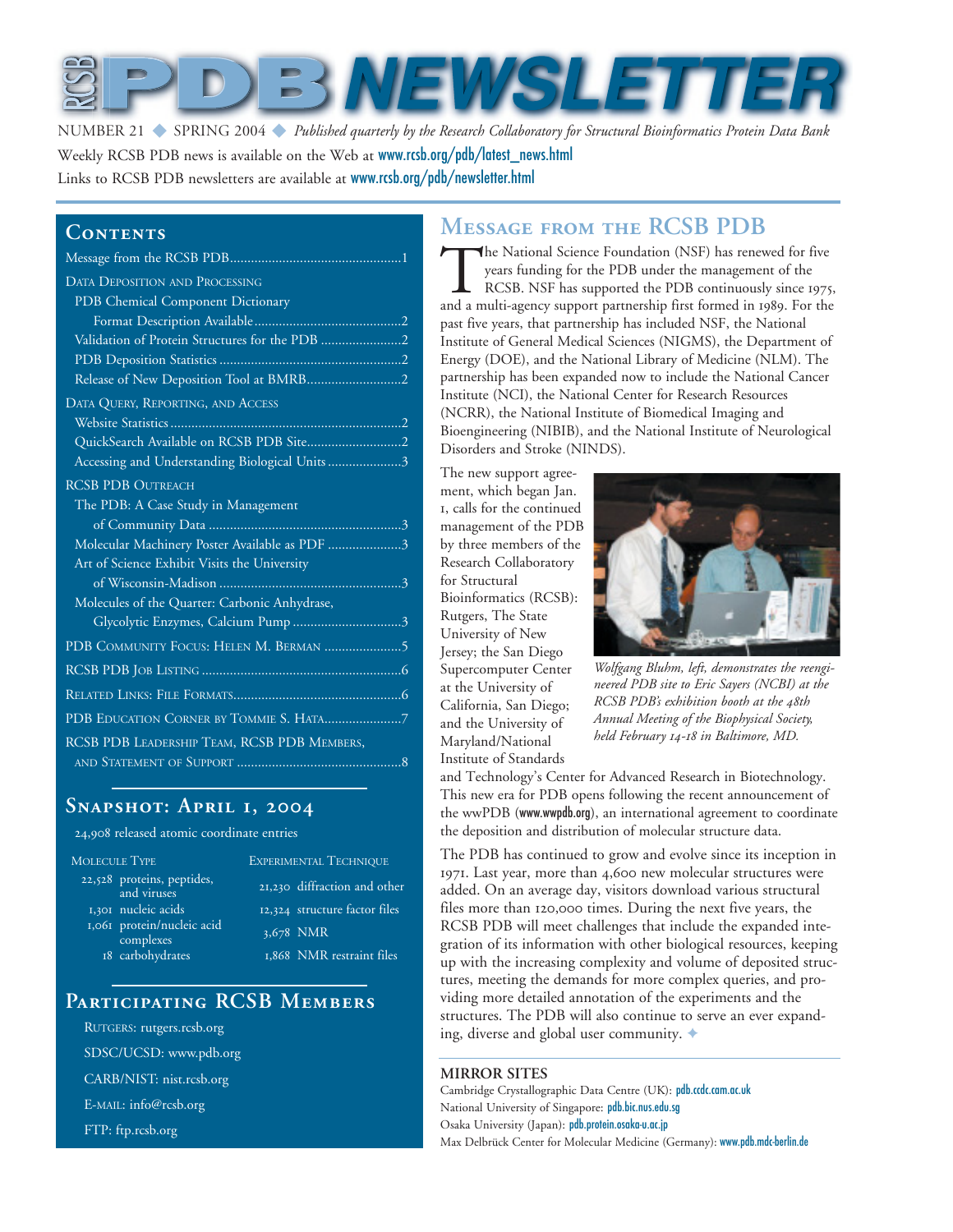# **Data Deposition and Processing**

## *PDB Chemical Component Dictionary Format Description Available*

The PDB is constantly improving its descriptions of small molecules. Its Chemical Component Dictionary (former molecules. Its Chemical Component Dictionary (formerly called the HET Group Dictionary) is available in PDB and mmCIF formats, and is updated weekly. This resource, created by the curation efforts of the PDB teams at Rutgers University and CARB/NIST, is under active development.

A guide to the formats used in the PDB Chemical Component Dictionary is available at deposit.pdb.org/cc\_dict\_tut.html. This guide provides descriptions and examples of the contents of the PDB and mmCIF format Chemical Component Dictionaries, as well as a description of the contents of entries in the Ligand Depot.

Ligand Depot (ligand-depot.rutgers.edu) has been created as a data warehouse that integrates databases, services, tools, and methods related to small molecules that are bound to macromolecules. It was created to help users explore the PDB Chemical Component Dictionary and the small molecule contents of the PDB.

Comments and suggestions on the PDB Chemical Component Dictionary, the format description guide, and Ligand Depot are greatly appreciated, and may be sent to info@rcsb.org.

# *Validation of Protein Structures for the PDB*

paper published in the Macromolecular Crystallography A paper published in the Macromolecular Crystallography<br>
volume of *Methods in Enzymology* describes the procedures used for structure validation and processing by the PDB. The article is an overview of the deposition process, including descriptions of the checks and reports generated by ADIT. The validation and standardization of all the data in the PDB are also outlined.

J. Westbrook, Z. Feng, K. Burkhardt, H.M. Berman: Validation of protein structures for protein data bank. *Methods Enzymol.* (2003) **374**: 370-85.

## *PDB Deposition Statistics*

n the first quarter of 2004, approximately 1,273 structures were deposited in the PDB archive. **I**

Of the structures received, 83% were deposited with a "hold until publication" release status; 3% were deposited with a specific release date; and 14% were deposited with a "release immediately" status.

84% of these entries were the result of X-ray crystallographic experiments; 13% were determined by NMR methods.



# *Release of New Deposition Tool at BMRB*

ioMagResBank (BMRB) and B ioMagResBank (BMRB) and<br>RCSB PDB have jointly released a new ADIT-NMR deposition tool, which is available from the BMRB website (www.bmrb.wisc.edu). The current ADIT-NMR release provides the

biological NMR community with a deposition interface for submitting a wide variety of quantitative experimental results from NMR spectroscopic studies of biological macromolecules to BMRB. The interface will be familiar to those who have submitted atomic coordinates and NMR constraints to the PDB.

ADIT-NMR has been developed as a collaborative project between the RCSB members PDB and BMRB. Through the PDB/BMRB collaboration, the ADIT-NMR tool will soon become a one-stop site for the deposition of all NMR derived data including atomic coordinates and constraints. The tool combines the BMRB dictionary for NMR experimental results with the software platform created by the RCSB PDB for the ADIT deposition system to create an easy to use interface for submitting NMR spectral parameters (chemical shifts, J-coupling constants, residual dipolar couplings, etc.), relaxation parameters, hydrogen exchange and pKa data to the BMRB. All members of the biological NMR community are encouraged to make use of ADIT-NMR in depositing their data at the BMRB and the RCSB PDB.

BMRB is the publicly accessible depository for NMR results from peptides, proteins, and nucleic acids recognized by the International Society of Magnetic Resonance and by the IUPAC-IUBMB-IUPAB Inter-Union Task Group on the Standardization of Data Bases of Protein and Nucleic Acid Structures Determined by NMR Spectroscopy.

# **Data Query, Reporting, and Access**

### *Website Statistics*

he PDB is available from several Web and FTP sites located around the world. Users are also invited to preview new features at the RCSB PDB beta test site, accessible at beta.rcsb.org/pdb. **T**

The access statistics are given below for the primary RCSB PDB website at www.pdb.org.

#### *Access Statistics for* www.pdb.org

|              | <b>DAILY AVERAGE</b> |              |              | <b>MONTHLY TOTALS</b>                                          |              |             |
|--------------|----------------------|--------------|--------------|----------------------------------------------------------------|--------------|-------------|
| <b>MONTH</b> | <b>HITS</b>          | <b>FILES</b> | <b>SITES</b> | <b>KBYTES</b>                                                  | <b>FILES</b> | <b>HITS</b> |
|              |                      |              |              | Jan 04 230,365 173,524 113,681 293,504,938 5,379,258 7,141,343 |              |             |
|              |                      |              |              | Feb 04 266,211 196,747 131,202 222,479,516 5,508,931 7,453,926 |              |             |
|              |                      |              |              | Mar 04 257,754 189,513 120,288 254,218,454 5,685,405           |              | 7,732,636   |

## *QuickSearch Available on RCSB PDB Site*

new keyword search feature that searches across the PDB archive and/or the RCSB PDB website static pages is available. It supports the search syntax of the Lucene-based keyword search currently in production. An "exact word match" and "full text" search is performed on an index of the mmCIF files and an index of the static RCSB PDB Web pages. The structures returned by the search can be browsed, refined, and explored **A**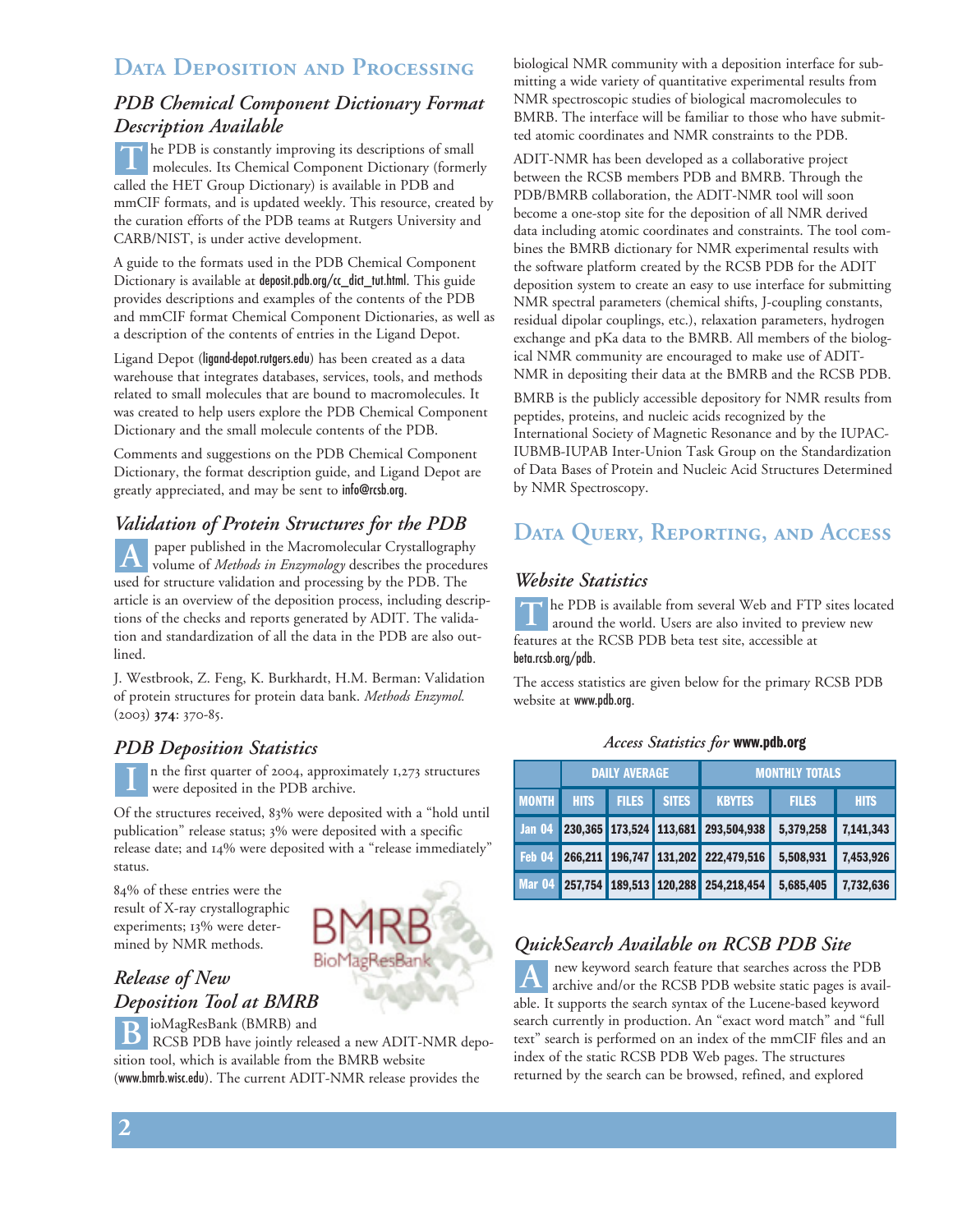using the Query Result Browser and Structure Explorer. The static page results are listed as links and displayed with the keyword highlighted in the context in which it appears. Please write to info@rcsb.org with comments or suggestions.

# *Accessing and Understanding Biological Units*

**W** hen crystallographic structures are deposited in the PDB, the primary coordinate file generally contains one asymthe primary coordinate file generally contains one asymmetric unit—a concept that has applicability only to crystallography, but is important to understanding the process in obtaining the functional biological molecule. An introduction to biological units in the PDB archive is now accessible at www.rcsb.org/pdb/biounit\_tutorial.html. This useful guide:

- Defines "asymmetric unit" and "biological molecule.'
- Indicates where information about the biological unit can be found in PDB and mmCIF coordinate files.
- Describes how the biological unit files in the PDB have been derived.

Coordinate files for the biological units for applicable structures are accessible



*In PDB entry* 2hhb*, the biological unit and the asymmetric unit are the same. PDB ID:* 2hhb

*Fermi, G., Perutz, M. F., Shaanan, B., Fourme, R.: The crystal structure of human deoxyhaemoglobin at 1.74 Å resolution.* J Mol Biol *(1984) 175: 159.* 

from the View Structure and Download/Display File sections of the Structure Explorer pages on the primary PDB website and its mirrors. The biological unit coordinate files can also be downloaded from the PDB FTP site at ftp://ftp.rcsb.org/pub/

pdb/data/biounit/coordinates/. Images for the asymmetric and biological units are available from each entry's View Structure section of the Structure Explorer page. ♦

# **RCSB PDB Outreach**

## *Molecular Machinery Poster Available as PDF*

he poster, "Molecular Machinery: A Tour of the Protein Data Bank" by David S. Goodsell, is available as downloadable PDF files, one as a two-sided, 8 1/2" x 11" quick reference guide **T**

(5MB) at www.rcsb.org/pdb/molecules/poster\_quickref.pdf, and the other as a 24" x 36" poster (31MB) at www.rcsb.org/pdb/molecules/poster\_full.pdf.

# **Art of Science** *Exhibit Visits the University of Wisconsin-Madison*

T **he RCSB PDB**'s<br>Art of Science *Art of Science*

exhibit, which includes posters from the *Molecule of the Month* series, was displayed in the Biochemistry Atrium at the University of Wisconsin-Madison in February and March. The exhibit was sponsored by the Center for Eukaryotic Structural Genomics (CESG) and the BioMagResBank (BMRB).



*The artistry of actin at the University of Wisconsin.*

## *The PDB: A Case Study in Management of Community Data*

paper in the inaugural issue of *Current Proteomics* describes the development of the PDB and the expansion of its community of data depositors and users. The lessons learned from the development of the PDB into a Web-based archive containing approximately 25,000 released structures and more than 160,000 hits per day may be applicable to the ongoing development of new data and knowledge resources in proteomics. **A**

H.M. Berman, P.E. Bourne, J. Westbrook: The Protein Data Bank: A case study in management of community data. *Current Proteomics* (2004) **1**: 49-57.

# *Molecules of the Quarter: Carbonic Anhydrase, Glycolytic Enzymes, Calcium Pump*

The *Molecule of the Month* series, by David S. Goodsell, explores the functions and significance of selected bio explores the functions and significance of selected biological macromolecules for a general audience (www.rcsb.org/pdb/molecules/molecule\_list.html). Three features during this past quarter are included below:



### *Carbonic Anhydrase: Breathing in, Breathing Out*

**January, 2004—**Breathing is a fundamental function in life. In our lungs, oxygen diffuses into the blood, binds to hemoglobin, and is transported to all the cells of our body. Carbon dioxide is a byproduct of sugar and fat breakdown and must be removed from the body. However, less than 10% of the carbon dioxide that diffuses out of cells dissolves in the blood plasma, about 20% binds to hemoglobin, while 70% is converted to

carbonic acid to be carried to the lungs. Carbonic anhydrase, an enzyme in red blood cells, aids in the conversion of carbon diox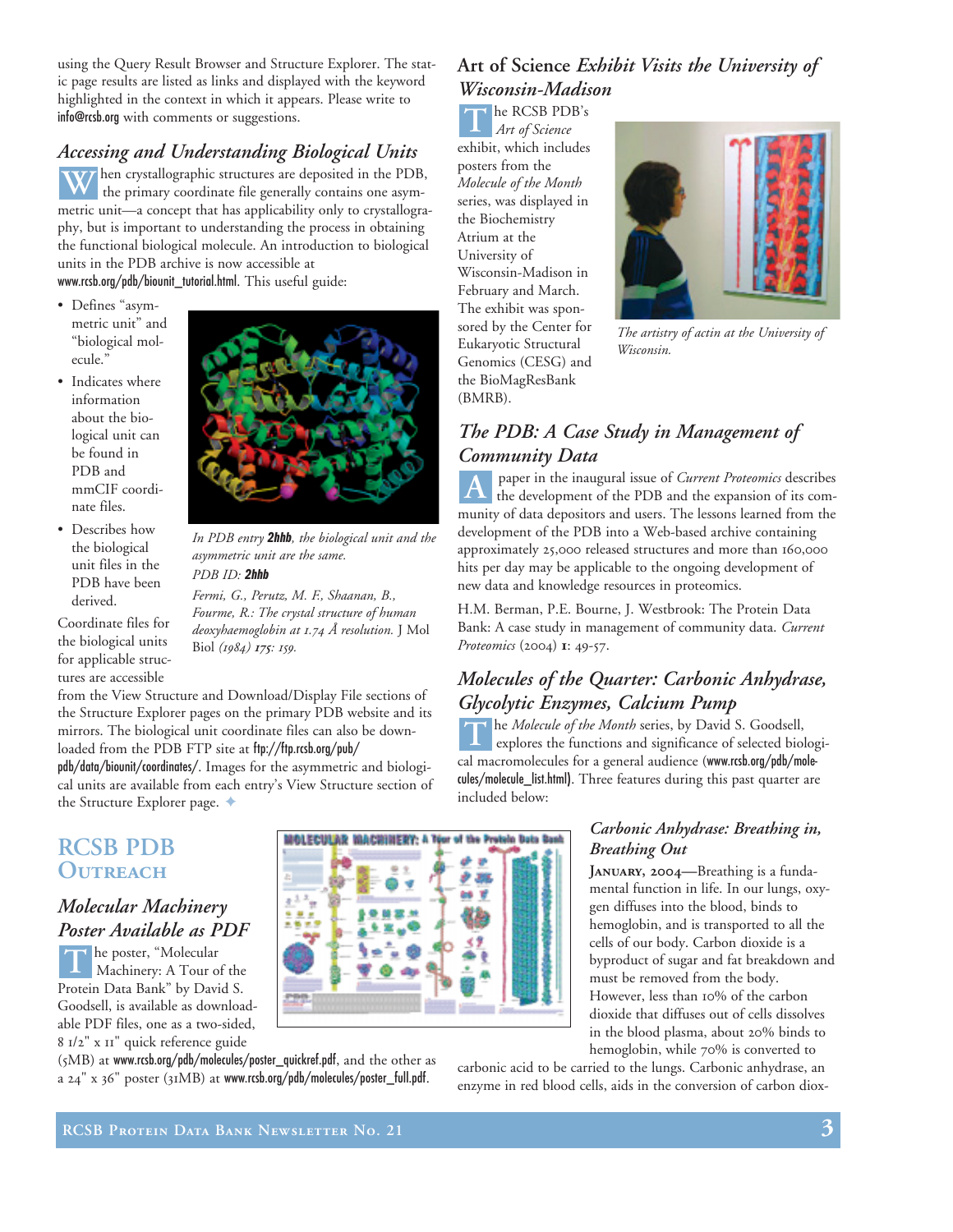*Alpha (top), beta, and gamma forms of carbonic anhydrase; PDB entries* 1ca2*,* 1ddz*, and* 1thj*, respectively. PDB ID:* 1ca2

*Eriksson, A. E., Jones, T. A., Liljas, A.: Refined structure of human carbonic anhydrase II at 2.0 Å resolution.* Proteins *(1988) 4: 274.* 

#### *PDB ID:* 1ddz

*Mitsuhashi, S., Mizushima, T., Yamashita, E., Miyachi, S., Tsukihara, T.: X-Ray Structure of Beta-Carbonic Anhydrase from the Red Alga,* Porphyridium purpureum*, Reveals a Novel Catalytic Site for CO2 Hydration* J.Biol.Chem. *(2000) 275: 5521.* 

### *PDB ID:* 1thj

*Kisker, C., Schindelin, H., Alber, B. E., Ferry, J. G., Rees, D. C. : A left-hand beta-helix revealed by the crystal structure of a carbonic anhydrase from the archaeon* Methanosarcina thermophila*.* EMBO J *(1996) 15: 2323.*

ide to carbonic acid and bicarbonate ions. When red blood cells reach the lungs, the enzyme helps to convert the bicarbonate ions back to carbon dioxide, which we breathe out.

Since its identification in 1933, carbonic anhydrase has been found abundant in all mammalian tissues, plants, algae, and bacteria. This ancient enzyme has three distinct classes— alpha, beta, and gamma. While all three require a zinc ion at the active site, members of one class share very little sequence or structural similarity with the other two classes, suggesting that each class evolved independently. Carbonic anhydrase from mammals belongs to the alpha class, the plant enzymes belong to the beta class, while the enzyme from methane-producing bacteria that grow in hot springs forms the gamma class. PDB entries 1ca2, 1ddz, and 1thj are examples of the alpha, beta, and gamma carbonic anhydrase enzymes, respectively. The zinc ions in the active sites are blue. The alpha enzyme is a monomer, while the gamma enzyme is trimeric. Although the beta enzyme is a dimer, there are four zinc ions bound to the structure indicating four possible enzyme active sites.

Since this enzyme produces and uses protons and bicarbonate ions, carbonic anhydrase plays a key role in the regulation of pH and fluid balance in different parts of our body. When there is a build up of the fluid that maintains the shape of our eyes, the fluid often presses on the optic nerve in the eye and may damage it. This condition is called glaucoma. In recent years, inhibitors of carbonic anhydrase have been used to treat glaucoma.

For more information on carbonic anhydrase, see www.rcsb.org/pdb/molecules/pdb49\_1.html







**February, 2004—**Glucose is a convenient high-energy fuel for cells because it is stable, soluble, and easy to transport from storage to where it's needed. Glycolysis (sugar breaking) is a ten-step cellular process to burn glucose in small, well-controlled steps to capture the energy as ATP (adenosine triphosphate).

A glucose molecule is primed with two phosphates (using up two ATP molecules), broken in two, reshaped, and dehydrated, forming four ATP molecules in the process, or a net gain of two ATPs.

One glycolytic enzyme removes several hydrogen atoms from the sugar, transferring them to the small carrier molecule NAD (nicotinamide adenine dinucleotide). Many cells, including most of our own, eventually combine the hydrogens with oxygen to form water, building additional ATP in the process. In a reaction used to make

wine and beer, yeast cells use alcohol dehydrogenase to add the hydrogen atoms back to the broken sugar molecule, forming alcohol. In extreme exercise, muscles add the hydrogen atoms back in a different way to form lactic acid.

For more on glycolytic enzymes, see www.rcsb.org/pdb/molecules/pdb50\_1.html

#### *Calcium Pump*

**March, 2004—**Every time we move, our muscle cells use calcium ions to coordinate a massive molecular effort. These cells release a flood of calcium ions from a special intracellular container, the sarcoplasmic reticulum, which surrounds the bundles of actin and myosin filaments. The calcium ions rapidly spread and bind to tropomyosins on actin filaments. They shift shape slightly and allow myosin to bind and begin climbing up the filament, contracting the muscle.

The calcium pump, found in the membrane of the sarcoplasmic reticulum (right) from PDB entry 1eul, allows muscles to relax

after this frenzied wave of calcium-induced contraction by pumping calcium ions back into the sarcoplasmic reticulum. This allows the muscle to relax. The pump has a big domain poking out of the sarcoplasmic

reticulum, and a region that is embedded in the membrane, forming a tunnel to the other side. For each ATP broken, the pump transfers two calcium ions (blue spheres) through the membrane, and two or three hydrogen ions in the opposite direction.

For more on the calcium pump, see www.rcsb.org/pdb/mole- $\text{cules/pdb51}\_1.\text{html}$   $\blacklozenge$ 

*This calcium pump in the membrane of the sarcoplasmic reticulum (PDB entry* 1eul*) allows muscles to relax by pumping calcium ions back into the sarcoplasmic reticulum. PDB ID:* 1eul

*Toyoshima, C., Nakasako, M., Nomura, H., Ogawa, H.: Crystal Structure of the Calcium Pump of Sarcoplasmic Reticulum at 2.6*

*Å Resolution.* Nature *(2000) 405: 647*

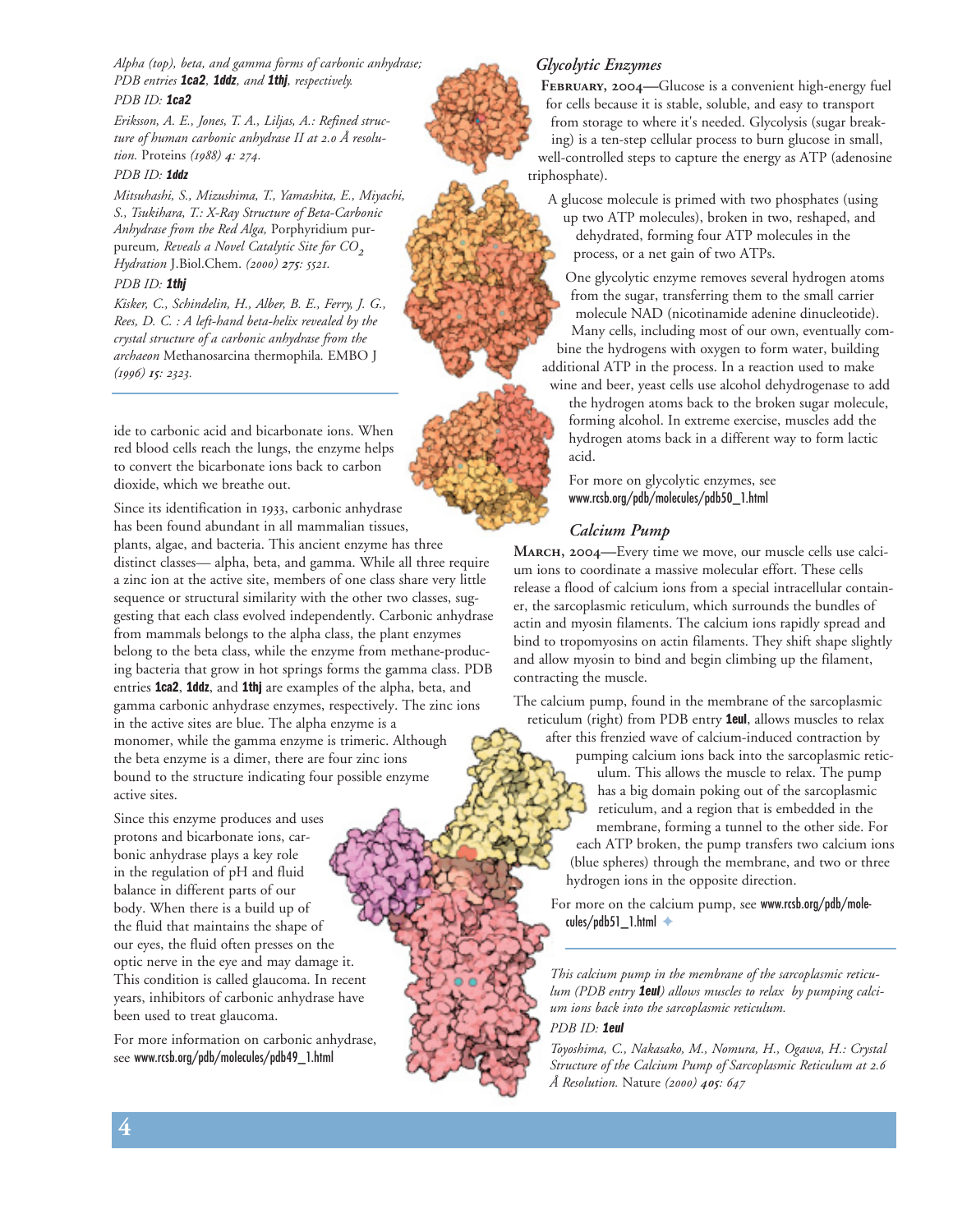# **PDB Community Focus: Helen M. Berman**



*Helen M. Berman, Director of the RCSB Protein Data Bank, completed an AB degree in chemistry at Barnard College in 1964, and in 1967 received her PhD in natural science from the University of Pittsburgh where she studied with George Jeffrey in the Department of Crystallography. In 1969 she went to the Institute for Cancer Research (ICR), Fox Chase Cancer Center in Philadelphia to work with Jenny Glusker. She became an Assistant Member of ICR in 1973 and then rose through the ranks to Senior Member. She was also an Adjunct Professor at the University of Pennsylvania and Director of Research Computing at Fox Chase. In 1989 she moved to Rutgers University where she currently serves as a Board of Governors Professor of Chemistry and Chemical Biology.*

*Dr. Berman's crystallographic studies have focused on nucleic acids, protein-nucleic acid complexes, and collagen. She has also done systematic analyses of the hydration patterns of biological molecules, including nucleic acids and*

*collagen. Since the earliest days of her career, she has been interested in establishing methods to collect and archive structural data so that systematic studies of the data could be facilitated. She was part of the original team that developed the PDB at Brookhaven National Laboratory in 1971, and in 1991 she founded the Nucleic Acid Database (NDB; http://ndbserver.rutgers.edu/). In 1998, she led the team of Research Collaboratory for Structural Bioinformatics (RCSB) members that won the contract to manage the PDB.*

*Throughout her career, Dr. Berman has been an active participant in the scientific community. She has served on numerous advisory boards for the National Science Foundation, the National Institutes of Health, and on journal editorial boards. She has served as President of the American Crystallographic Association (ACA) and has also held leadership positions in the Biophysical Society and the International Union of Crystallography (IUCr). She received the 2000 Biophysical Society Award for Distinguished Service and is a Fellow of the Biophysical Society and of the American Association for the Advancement of Science. Under Dr. Berman's leadership, the RCSB began its second five-year period of PDB management in January 2004. During the first five years, the number of released structures in the archive had more than doubled, and the pace of depositions continues to increase at a steady rate. The RCSB PDB staff solicited Dr. Berman's views on RCSB PDB's accomplishments to date, and her vision for the future.* 

**Q**The PDB was born at a Cold Spring Harbor Symposium in 1971. What was that meeting like?

It was an enormously exciting meeting, especially for a young crystallographer. Virtually all the pioneers of the field were there presenting the results of their research. A particularly vivid image I have is of a large group of people sitting on the grass in a circle around Max Perutz talking about hemoglobin.

**Q**What has shaped the PDB the most the since its beginnings as an archive containing seven structures?

**A**There has been a progression of influences on the PDB.<br>First the focus was on getting structures into the PDB. In the 1970s Tom Koetzle single handedly wrote personal letters to every protein crystallographer asking them to participate. In the 1980s, the community of protein crystallographers began to organize under the leadership of Fred Richards to try to encourage people to deposit structures. The IUCr set up more formal committees to achieve the same thing. In 1989, guidelines were set forth requiring deposition and release of macromolecular structures. At the same time the technology improved making structure determination much faster. By the early 1990s the number of depositions began to rise quickly and the problem of how to keep up with the data emerged. A backlog of structures began to build. The PDB was a victim of its own success. The use of modern data management methods as well as the development of an efficient team of annotators has helped to solve this problem. The challenges in the 2000s will be high throughput structure analysis, large macromolecular assemblies, and the demand for archiving more information about each experiment and its results.

You have been actively involved with the PDB since its beginning. What continues to draw you to this project?

**A**The idea that by looking at groups of structures it will be possible to derive new knowledge has always been a compelling concept. I have done this in my own research and have always wanted to make it possible for others. If all the data are organized properly, it should be possible to mine it efficiently. If many people can do this on large data sets, it should be possible to learn about basic concepts, such as protein folding, and use the knowledge to create new drugs.

**Q**Some people think that being involved with scientific infra-structure, such as the PDB, is not doing *real* science and is therefore less important. Do you agree?

A Not at all. It is one of the most important things that I can do. To do it right requires knowledge of the data and the technology needed to collect and disseminate it. Once the infrastructure is in place, new science will emerge. To facilitate that process and to see what emerges, and to imagine what new science will be facilitated is what motivates me.

**Q**The RCSB is comprised of organizations in different parts of the country. How does the collaboration work?

That is complicated. Each site has its own set of projects that contribute to the PDB. However, each project must also interact with all the others. To make this work we have developed various computer-based forums. Daily communication by email and phone is critical, as are personal visits and personnel exchanges among the groups. Recently, we have begun to use video conferencing. Once a year we have a retreat that allows everyone to be together for a couple of days to talk about the various projects, to plan for the coming year, and for PDB staffers to get to know one another.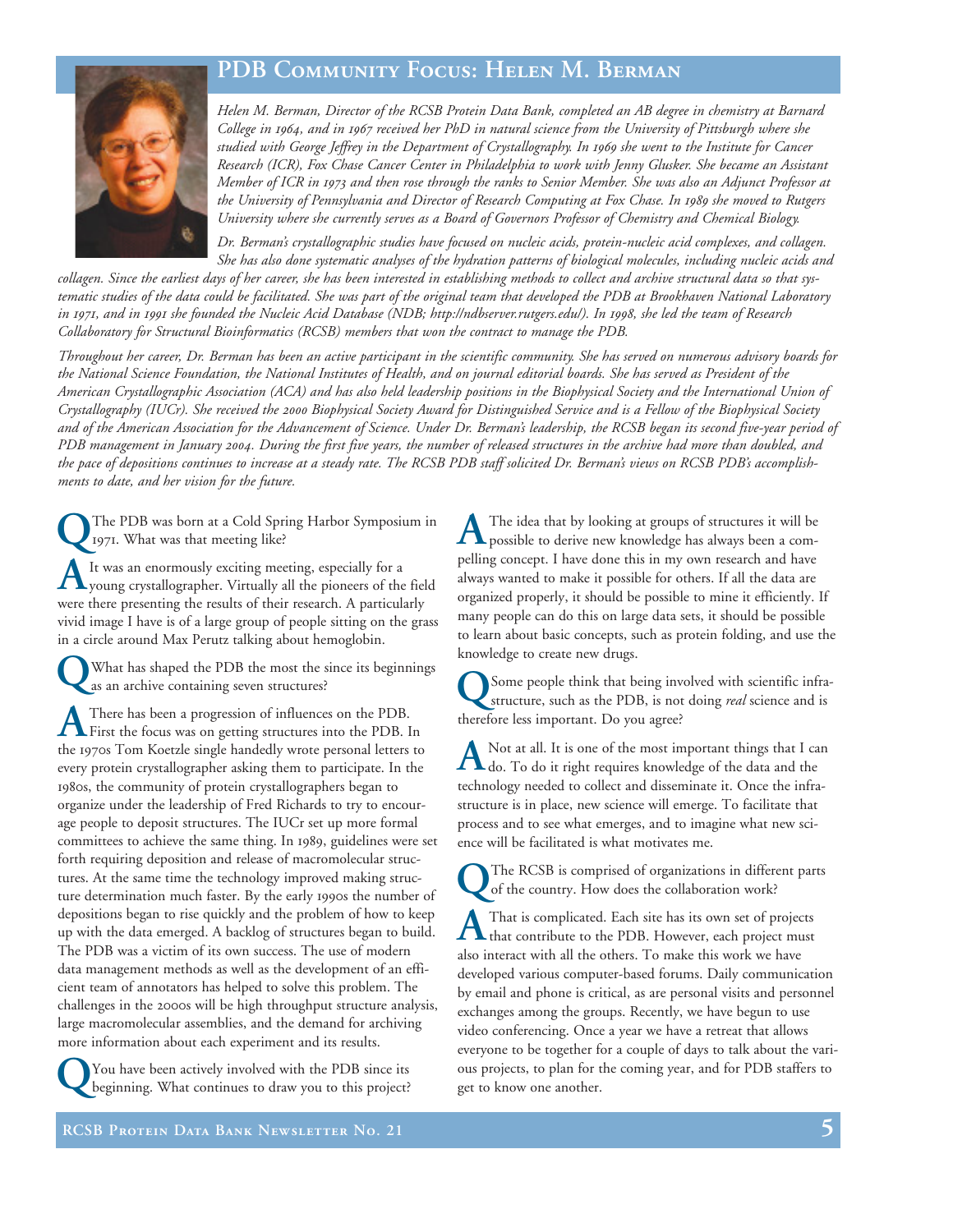**Q**Who makes up the PDB's user community? A It used be only crystallographers, and later NMR spectro-<br>scopists, but now it has expanded to include biologists, computational biologists, educators, and students.

How does the PDB interact with its users?

A We have various electronic mail services that allow users to ask questions and bring problems to our attention. We attend many different meetings and participate in a variety of ways. At some meetings we have an exhibit booth. We are also organizing workshops for the purpose of educating different parts of the community about what we do and how to use the various tools. Outreach is a key element of the PDB because it gives us the feedback we need to improve what we do.

**Q**Recently, the RCSB formalized the ongoing collaboration with the Macromolecular Structure Database-European Bioinformatics Institute and PDBj (PDB Japan) to form the wwPDB. How does this affect the PDB?

The wwPDB was organized to make sure that the PDB<br>remains as a single archive. When users from around the world access a flat file with ID 1XXX they can be assured that they will always get the same file. This organization will also help us develop new collaborations that will enhance the use of the PDB files. Science is international and wwPDB acknowledges that.

**Q**Currently, 28 of your structure determinations are in the PDB. What has been your experience as a PDB depositor?

A Watching my students deposit files in the PDB allows me<br>to see how we can improve the process.

**Q**You are active in other areas of research, including protein-nucleic acid interactions, structure determinations, and databases. Has this activity influenced your work with the PDB?

As a depositor and a user, I have both perspectives. I have<br>used structural data to do systematic analyses of macromolecules. The need to have easy access to the data was a motivating force for me in helping to improve the PDB. As a user of the PDB, I can see how we can make it easier for others to use.

**Q**What do you think the PDB will be like in the next 30 years?

A In 1971, it was almost beyond our imagination that structure<br>determination of proteins could be completed in a few days with the results instantly accessible on a desktop computer. But here we are, and we now know for sure that in the future there will be even more structures, new methods for structure determination, much larger structures and we will have more information about each structure. All aspects of the process will be fully automated. The really exciting thing to think about is what people will do with all the data. This will depend on the ingenuity of new generations of biologists, some of whom are not yet born, who will certainly find ways to use all this information and give us the ultimate knowledge about how molecules function.  $\blacklozenge$ 

# **RCSB PDB Job Listing**

### *Structural Bioinformatics Project Leader*

The PDB group at the University of California, San Diego is seeking a Project Manager to guide the PDB in its next five-year phase of development. The Project Manager will work collaboratively with the PDB software architects, programmers, and scientists, at UCSD and the RCSB PDB partner sites, to expand the PDB's functionality and reliability as a premier biological data and information resource.

Job functions include: identify and develop requirements for new PDB delivery, query functionality, and usability; develop and implement innovative approaches that will satisfy users' current needs and anticipate their future needs based on progress in the science of structural biology and structural bioinformatics; and work with the scientific community to fulfill the above.

### *Qualifications include:*

- Ph.D. in biological sciences or related field or equivalent combination of education and experience in the field of bioinformatics and computational biology, including expert knowledge and research experience in sequence and protein structure analysis, protein 3-D structure prediction and fold recognition, and protein modeling.
- Extensive background and expertise in project management and research coordination.
- Demonstrated experience working with a team of high-level professional scientists and computer programmers.

Applicants should apply on-line at joblink.ucsd.edu/bulletin/job.html?cat=new&job\_id=31324.

## **Related Links: File Formats**

#### www.rcsb.org/pdb/info.html#File\_Formats\_and\_Standards

The RCSB PDB offers links to software tools and descriptive resources for file formats used to describe PDB data. A few of these links include:

#### mmCIF Resources deposit.pdb.org/mmcif/

Background information, Data Dictionaries (including the PDB Exchange Dictionary), Proposed Data Items for Structural Genomics Depositions, mmCIF–PDB correspondences, OMG CORBA API, and software tools

Chemical Component Dictionary and Description The PDB Chemical Component Dictionary (formerly the HET Group Dictionary) is available in PDB and mmCIF formats. A guide to these dictionaries is available at deposit.pdb.org/cc\_dict\_tut.html

### PDB File Format Contents Guide Version 2.2 www.rcsb.org/pdb/docs/format/pdbguide2.2/guide2.2\_frame.html A description of the PDB file format.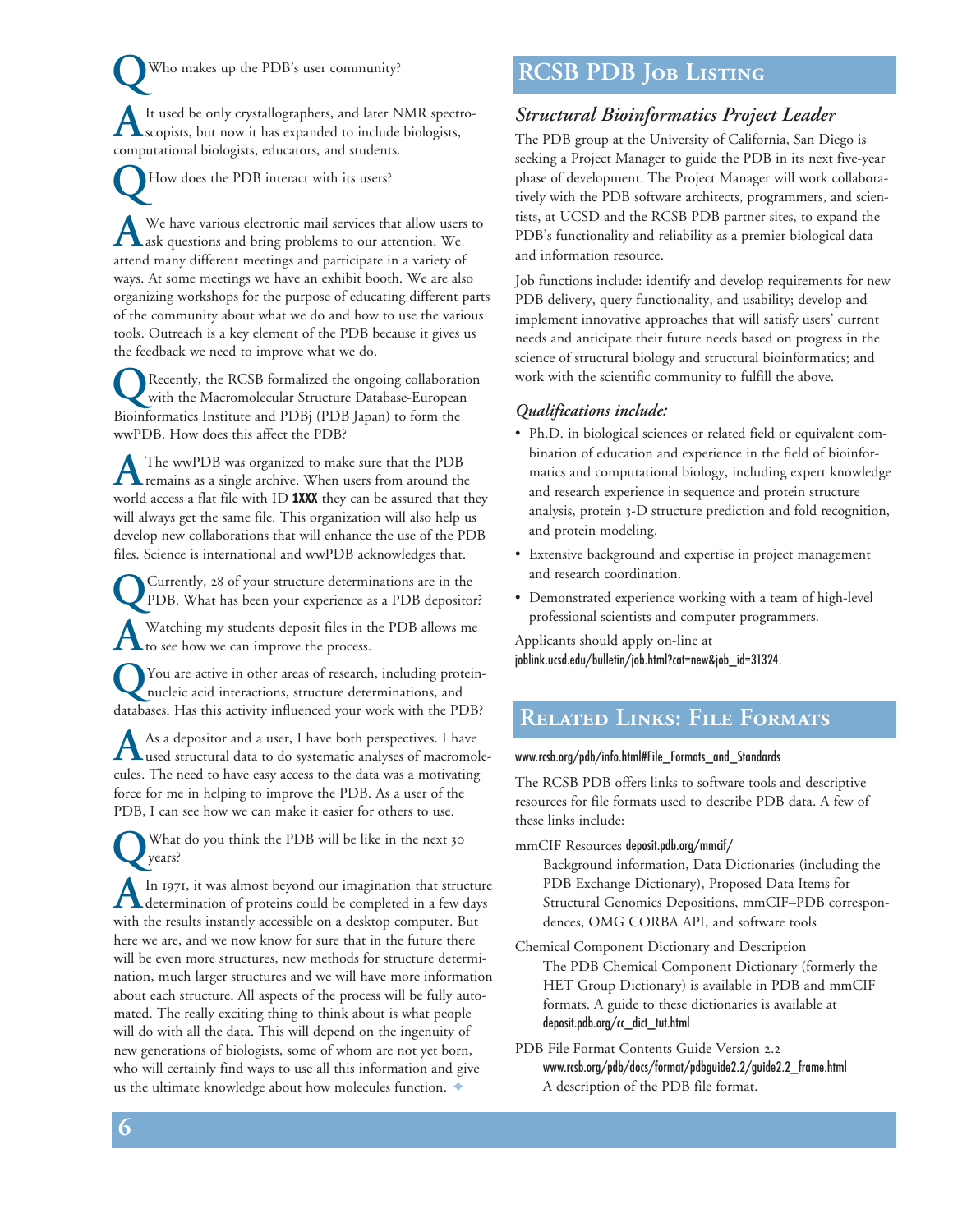# **PDB Education Corner by Tommie S. Hata**



*Tommie Hata is a biology teacher at The Pingry School in Martinsville, NJ.*

he Protein Data Bank has become a significant and popular website to supplement our curriculum within molecular biology. Despite attempts by text books to invigorate material with animations and CD-ROM presentations, the material in a book is often static and disconnected from the real world of science. The PDB has given life to molecules, the people behind them, and the process of discovering them. **T**

The Pingry School is a special place. It is a country day school that offers many opportunities to the student body. The students are involved in a number of diverse activities from glass blowing to biomolecular modeling in addition to the standard academic rigor. Our students have a variety of backgrounds and interests, yet have a unifying theme in a motivated attitude towards learning and achieving. The ninth grade biology program at our school has made a distinct effort to reduce the breadth of the curriculum and improve the depth of knowledge. This concept has led away from copious note taking on many broad topics within biology and deeper exploration of the process of science. The PDB has truly made this possible.

The first unit within our curriculum is the structure and function of macromolecules. When students are learning the specifics of protein structure, they predict a structure of a retinol binding protein (RBP) and use the PDB (1aqb) to compare their predicted structure to an actual RBP. The students look specifically for the hydrophobic nature in amino acids within the "carrying" portion of the molecule, as compared to hydrophilic portion of the mole-

cule, using computer programs such as MDL Chime and RasMol. The reality of seeing the amino acids in a three dimensional form, comparing different records of RBP, and manipulating the molecule using chime led to many to exclaim "Ahaa!" or "I was right!" and facilitate discussions on the other possibilities of structure. Using Boolean commands in RasMol, such as "sidechain and alpha" or "backbone and helix," further increases the students' awareness of protein structure. On separate occasions, students have generated RasMol scripts to highlight individual amino acid sidechains in hemoglobin that interact with the heme group and to highlight cAMP bound within catabolite activator protein (CAP). The educator is simply a tool in the learning process; the students are given the resources to facilitate learning.

The *Molecule of the Month* feature by Dr. David Goodsell has been integral to deepening knowledge of other biological molecules and processes. Almost every unit is supplemented by having the students read a feature and then answer questions developed by the teachers. Topics such as cellular respiration, photosynthesis, gene regulation, and membrane transport relate to *Molecule of the Month* features. Some students take the next step to view and analyze the PDB files referenced in the features and compared different records.

In September, The Pingry School established a Students Modeling A Research Topic (SMART) team under the guidance of Dr. Tim Herman at the Milwaukee School of Engineering (see PDB Education Corner from Summer 2003 issue). With help

from Dr. Richard Ebright

(HHMI/Waksman Institute/ Rutgers), Dr. Helen Berman, and other scientists at the PDB, my seven students have been able to design a physical model of a class I transcription-activation complex (www.mybiology.com/smartteam.htm). Collegelevel concepts such as protein structural motifs have become part of our discussions, which would not have been possible without the PDB. Through their interaction with Dr. Berman and the PDB, the students also gain a better understanding and appreciation for both the science and scientists involved in crystallography.

In addition to becoming a tool used in our classroom, the PDB has made scientists and their work tangible to our students. At Pingry, the PDB has morphed from a tool exclusive to the science community to a shortcut on the students' computer desktops.  $\triangleleft$ 



*Annotator Kyle Burkhardt discusses protein structure with Tommie Hata and his class at the RCSB PDB site at Rutgers.*